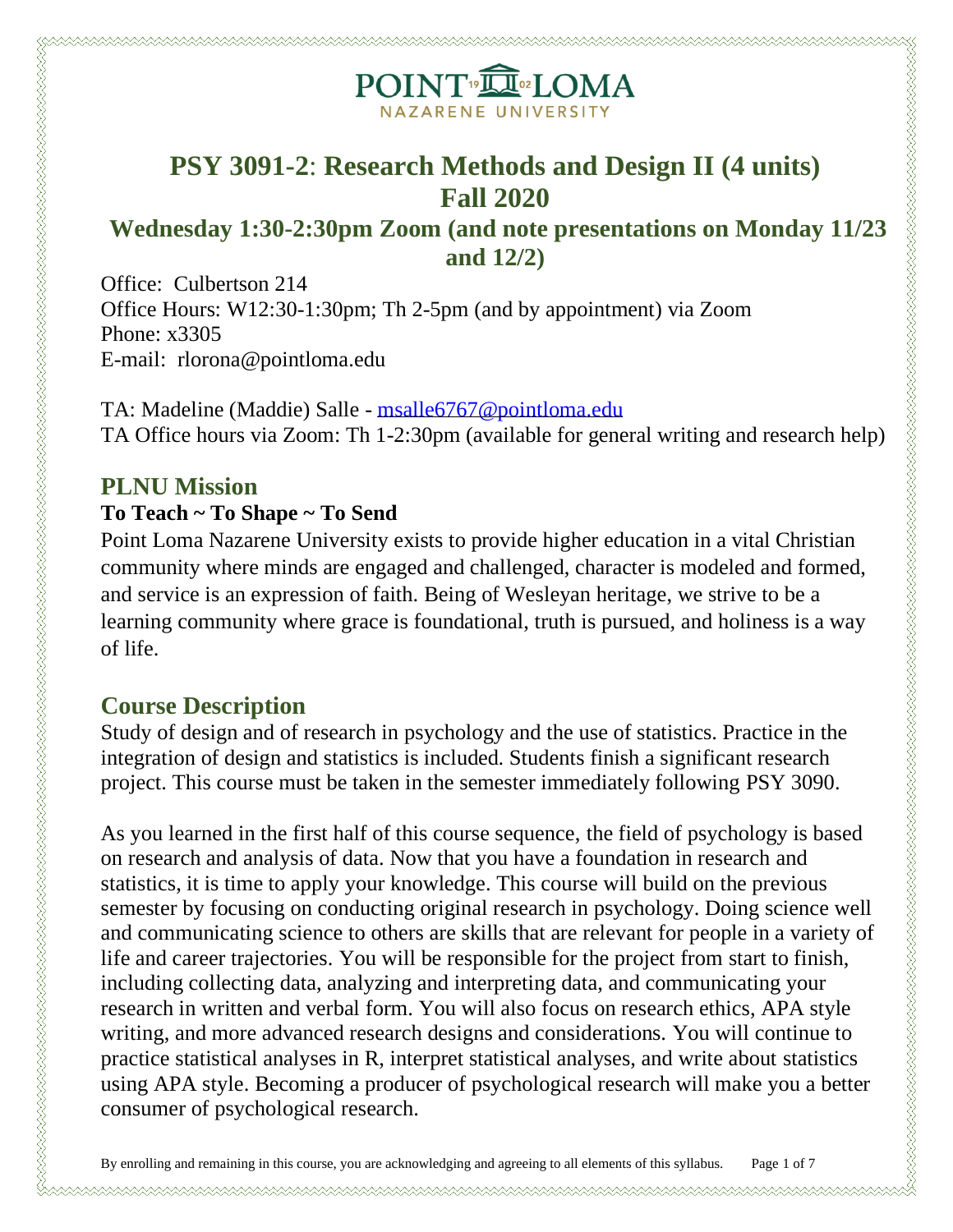## **Course Goals**

- Identify issues in statistics and research, such as bias, power, error, ethics, and validity, and identify possible solutions to these issues
- Complete a psychological study or experiment that answers a research question of interest
- Complete statistical analyses in R and correctly interpret and form conclusions based on the results of statistical analyses
- Read and synthesize information from high quality peer-reviewed research
- Communicate original research in written form using APA style.
- Orally communicate your research and conclusions to colleagues.

## **Unit Requirement**

In the interest of providing sufficient time to accomplish the stated Course Learning Outcomes, this class meets the PLNU credit hour policy for a 4 unit class delivered over 15 weeks. It is anticipated that students will spend a minimum of 37.5 participation hours per credit hour on their coursework. For this course, students will spend an estimated 150 total hours meeting the course learning outcomes. The time estimations are provided in the Canvas modules. Dedicating adequate time to your learning will help you succeed and is especially important if you want an A in the course. Think of it as: hours spent  $\rightarrow$  points earned. Specific details about how the class meets the credit hour requirement can be provided upon request.

## **Required Texts**

u waxaa waxaa waxaa waxaa waxaa waxaa waxaa waxaa waxaa waxaa waxaa waxaa waxa waxaa waxaa waxaa waxaa waxaa wa



*Research Methods in Psychology: Evaluating a World of Information* (3rd Ed) by Beth Morling ISBN-13: 978-0393630206; ISBN-10: 039363020X

*Learning Statistics with R*, version 0.6. by Danielle Navarro. Download for free at https://learningstatisticswithr.com

## **Recommended Text**

Publication Manual of the American Psychological Association (6th Ed.) ISBN-13: 978-1433805615; ISBN-10: 1433950618

## **Required Technology**

*RStudio, version 1.2.1335 or higher (free)*

First, download R 3.6.1 (base program) on your personal laptop for free at https://www.rproject.org/ and then download RStudio for free at https://www.rstudio.com/ If you are having trouble downloading the necessary technology, please contact IT to discuss options.

By enrolling and remaining in this course, you are acknowledging and agreeing to all elements of this syllabus. Page 2 of 7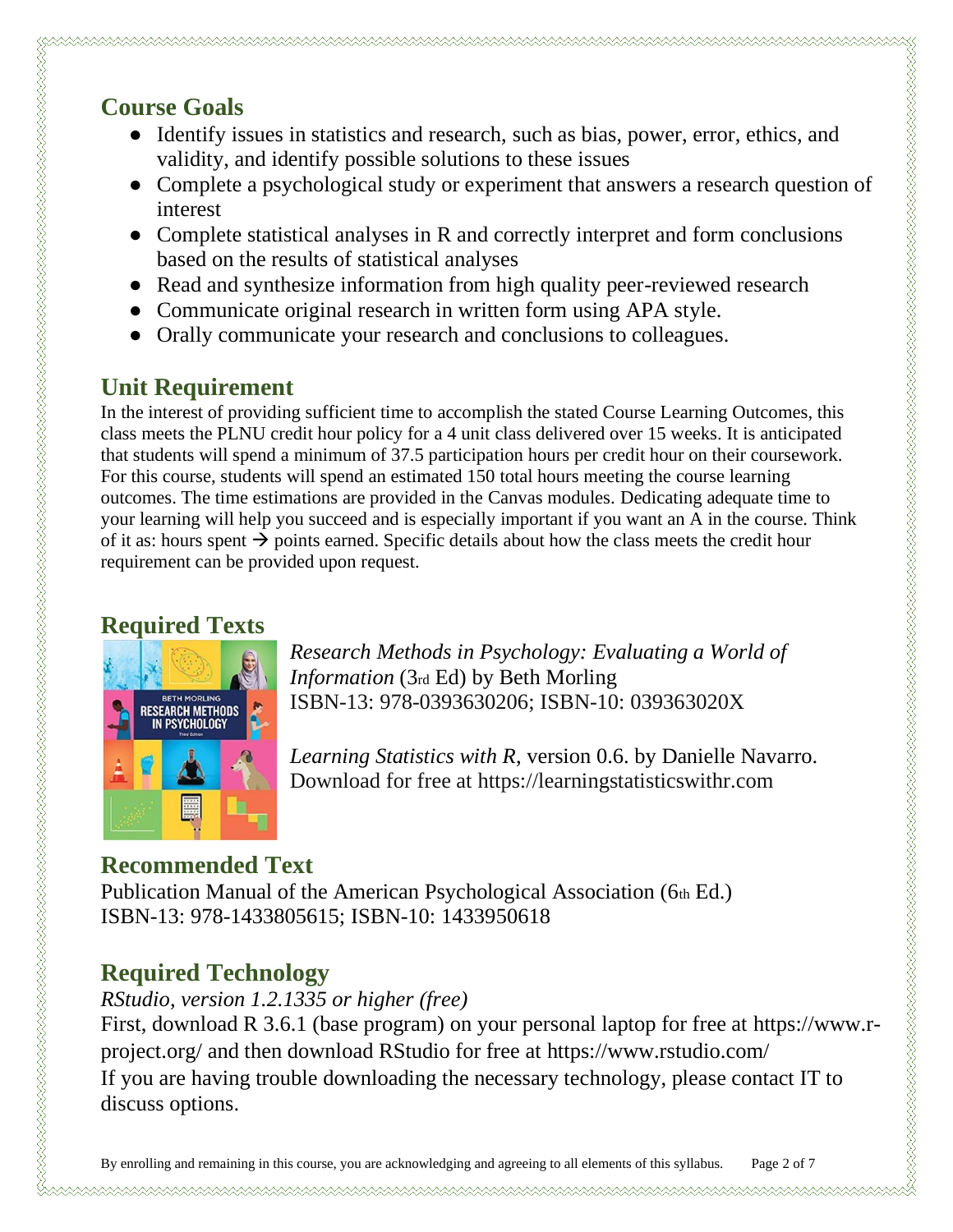Zoom class will require use of a webcam and microphone.

### **Assignments**

*Learning Checks (20%):* There will be true/false, fill-in-the-blank, and/or short answer questions on each learning check that will be from readings, lectures, and activities. 50% of questions will be on the current week's reading and 50% of questions will be review from the prior week. There will be a learning check approximately every week and your two lowest scores will be dropped. Learning checks will be open note, but timed. Learning Checks will always be due before Sync time (1:30pm Wednesday) to encourage students to have their weekly reading (at minimum) completed by then.

*Assignments and Professionalism (20%):* You will have various assignments that will progress you toward successful completion of your research project, including an ethics training and an IRB proposal. You will also complete sections of your research paper throughout the semester and submit them for peer review. Detailed directions for each assignment are on Canvas. Assignments are individual work unless otherwise specified. You will also be graded by your research teammates for group work accountability. Teammates will determine your grade based on attendance, professional communication, attentiveness to details and needs of the group, and overall contribution to data collection and the research process.

*Final Research Manuscript (25%):* Your APA-style manuscript will thoroughly describe your empirical research study from start to finish. The paper will include an APA style title page, abstract, introduction, method, results, discussion, table/figure, and references. Papers with 1+ missing sections will not be graded. More instructions and a rubric are on Canvas. If you need writing help, I encourage you to use writing center/tutorial services or visit TA office hours. I can advise you on specific writing questions in office hours or by appointment.

*Final Learning Demonstration (20%):* We will celebrate all of our learning at the end of the semester. On the last day of class, you will demonstrate your learning by responding to written questions that will require cumulative knowledge of research methods.

*Research Group Presentation and Research Celebration (15%):* Your group will present its research project to the class on one day, and will present to the PSY 3090 students on a later day (i.e., the Research Celebration). These presentations will be accompanied by a research poster. The presentation should be 10 minutes total, with ~10 minutes for followup questions. The first presentation will be graded so that you will be well-prepared for the Research Celebration. You should be able to accurately, clearly, thoroughly, and interestingly present your research project and be able to answer questions about your project. You will be graded individually and as a group. The class presentation will take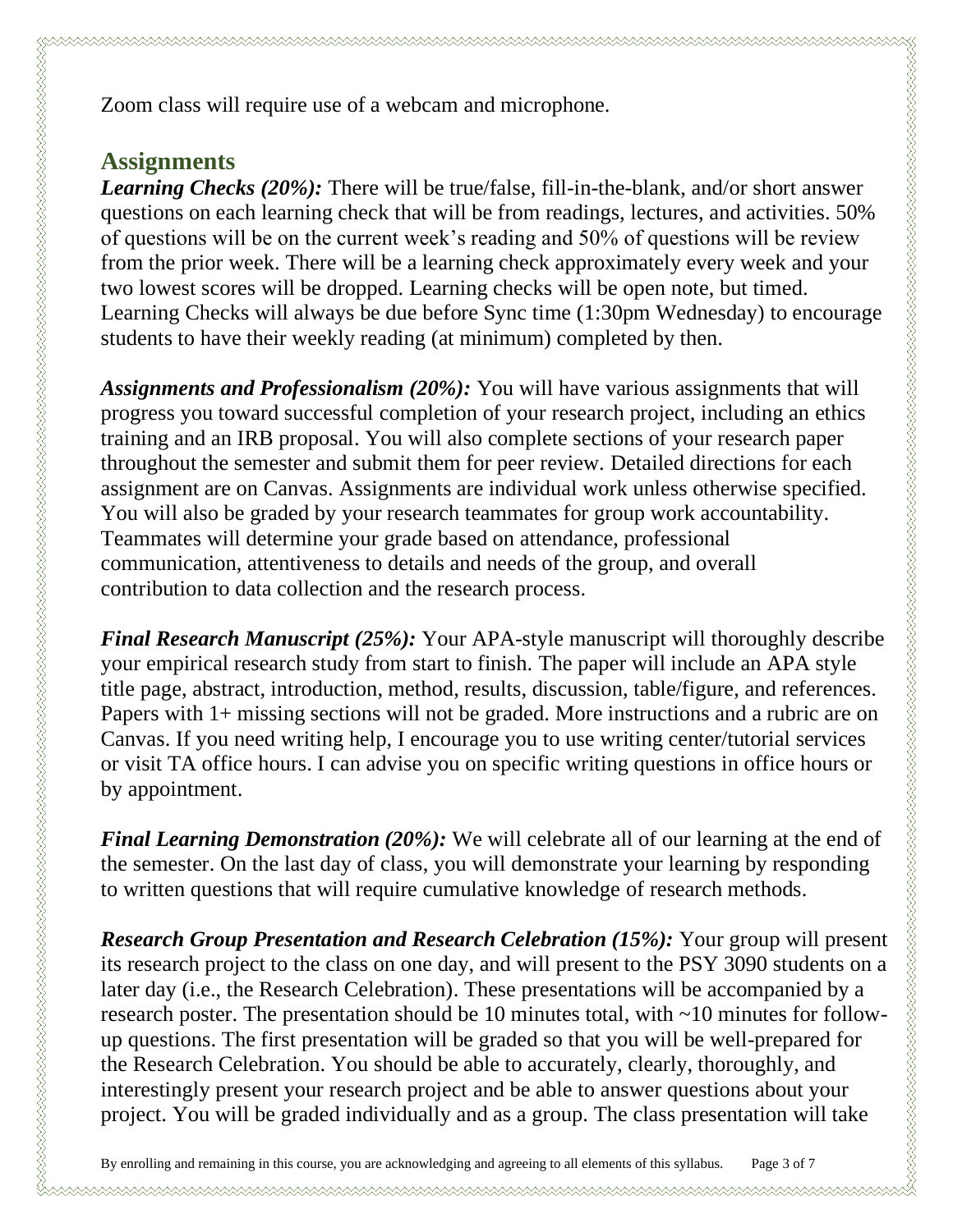place on **Nov. 23 from 1:30-3pm (Zoom)**. You will also be graded as a group on the quality of your research poster. For the Research Celebration, you will be graded on attendance and professional engagement with students and faculty. There will be no make-ups for students who are absent. The Research Celebration will take place on **Dec. 2 from 4-5:30pm (Zoom).**

*Extra Credit (up to 2% added on final LD):* You may earn up to 2% added to your Learning Demonstration grade by submitting a reflection on what research and/or statistics means to you and your vocation. To earn more points, you should include reflection on the bigger picture such as how research/statistics connect to God, seeking truth, worldview, etc. Credit will only be given to assignments written in 12pt TNR with 1" margins and are between 1-1.5 double-spaced pages. Extra credit must be submitted by the day of the final learning demonstration with no exceptions.

### **Grading Scale**

| $A = 93-100\%$        |  |
|-----------------------|--|
| $A = 90-92.9%$        |  |
| $B+ = 88-89.9\%$      |  |
| $B = 84-87.9%$        |  |
| $B- = 80-83.9%$       |  |
| $C_{+} = 77 - 79.9\%$ |  |
| $C = 70-76.9\%$       |  |
| $C = 65-69.9\%$       |  |
| $D+ = 62-64.9\%$      |  |
| $D = 55-61.9\%$       |  |
| $D = 50-54.9%$        |  |
| $F = 49.9\%$ or less  |  |

# **Course Policies and Expectations**

#### **Covid Contingencies**

- Obviously, this will be a semester unlike most others. I recognize that many of us have additional stressors during this time. I can grant extensions as needed for individual students who communicate compelling needs.
- Should we move to face-to-face classes mid-semester, policies and assignments may be changed to reflect that new reality. My hope is that not many, if any, changes will need to be made. Nevertheless, any changes to the syllabus (including course expectations and assignments) will be posted on Canvas.

### **General and Attendance**

• At minimum, students should complete the assigned reading prior to Zoom class. Such practices will enable you fully participate in class activities.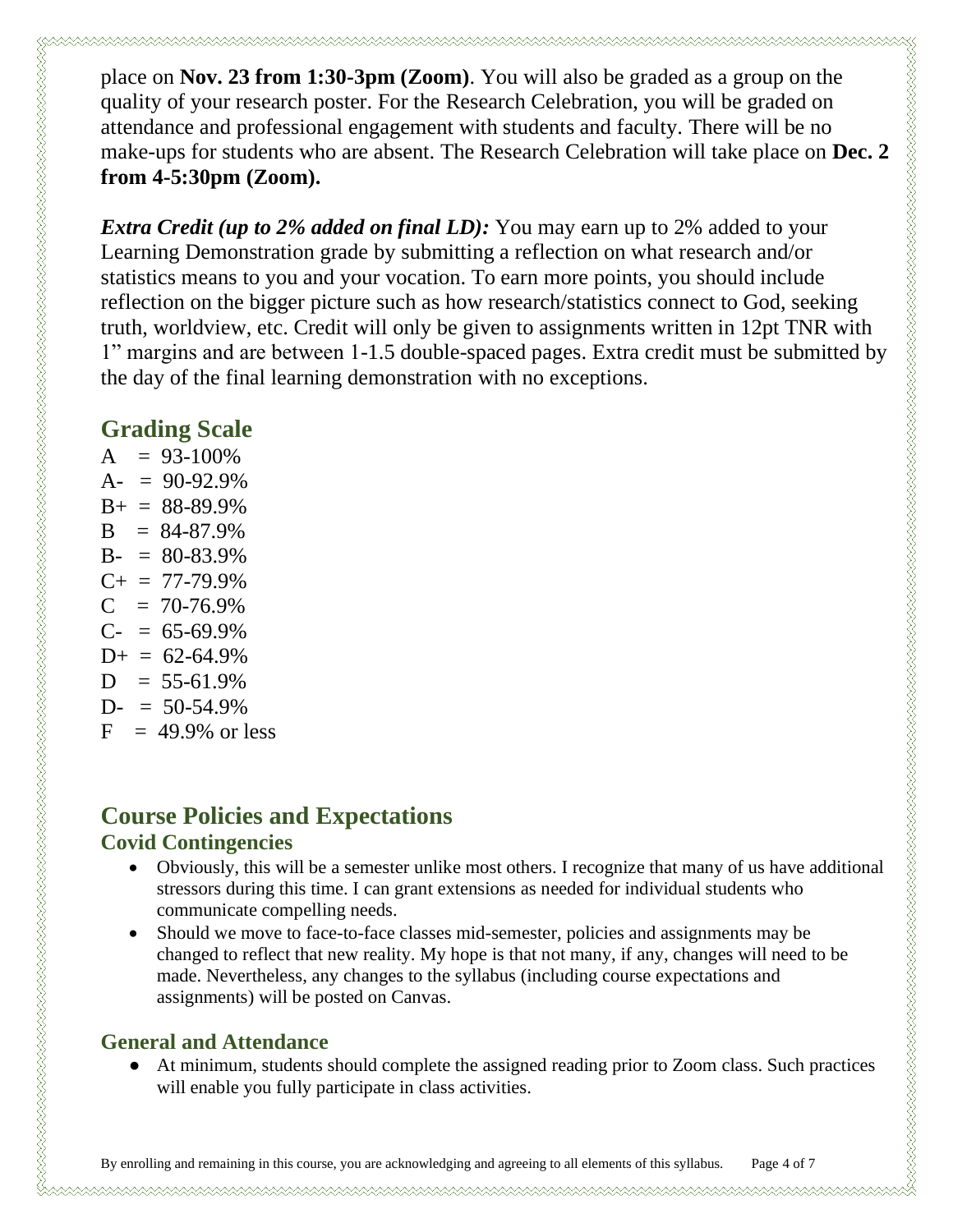- 
- Most major assignments are due at the end of the day (11:59pm) on Friday. However, there are due dates that are dispersed in the module. It is the student's responsibility to manage those deadlines.
- Regular and punctual attendance at all synchronous class sessions is considered essential to optimum academic achievement. Attendance will be taken at the beginning of the Zoom session. If you are more than 15 minutes late to class, you will be counted absent. If you leave class early, you will be counted absent unless you notify me before class begins. If the student is absent for more than 10 percent of class sessions (i.e., misses 2 weeks of Zoom meetings), the faculty member will issue a written warning of de-enrollment. If the absences exceed 20 percent (3+ Zoom meetings), the student may be de-enrolled without notice until the university drop date or, after that date, receive the appropriate grade for their work and participation.
- Additionally, a portion of the credit hour content will be delivered asynchronously and attendance will be determined by submitting the assignments by the posted due dates. A day of attendance in asynchronous content is determined as contributing a substantive note, assignment, discussion, or submission by the posted due date. Failure to meet these standards will result in an absence for that day. See [Academic Policies](https://catalog.pointloma.edu/content.php?catoid=46&navoid=2650#Class_Attendance) in the Undergraduate Academic Catalog. If absences exceed these limits but are due to university excused health issues, an exception will be granted.
- If you miss class, you are responsible for obtaining [from a classmate] lecture material, class exercises, and all in-class announcements AND submit any assignments on time, if applicable.
- You are responsible for all content/material that is found on Canvas, including announcements.

#### **Submitting Assignments**

- In general, you have one week to complete each module (Saturday to Friday each week). The final assignment for each module is due at the end of the day (11:59pm) on Friday unless otherwise noted. You may submit assignments early.
- Assignments are individual work; you are expected to complete the work on your own.
- Work submitted on Canvas must be in .doc or .docx file types only. The student is responsible for making sure Canvas files work and go through Turnitin. Files that do not open, are in the wrong file type, and/or can't go through Turnitin will be considered late until the problem is rectified.
- Late work is accepted for 3 days, with a 10% deduction for each day, including weekend days. Due dates can be found on Canvas within each module.

#### **Learning Demonstration (LD) Information**

- LCs will be due prior to our weekly Sync time (before 1:30pm on Wednesday). This is to encourage students to come to our Sync Time with the weekly reading already completed so that we can do practice exercises, group work, etc. during Sync Time. The LCs will be timed and can only be attempted once.
- LCs and the final LD will consist of multiple choice, fill-in-the-blank, and/or short answer questions. You may be required to interpret and evaluate statistics and research conclusions in addition to demonstrating knowledge of relevant definitions and theories from lectures and required readings.
- LCs will be 50% new material from your weekly reading, and 50% review from the previous week (including any lectures or activities from the previous week).
- LCs and the LD are open note. They are not open-internet, nor are they group work. Written responses should be written in the student's own words (not lifted from the textbook or lecture). Any LD responses that are not in the student's own words will be treated as academic dishonesty. I reserve the right to implement use of Honorlock at any point.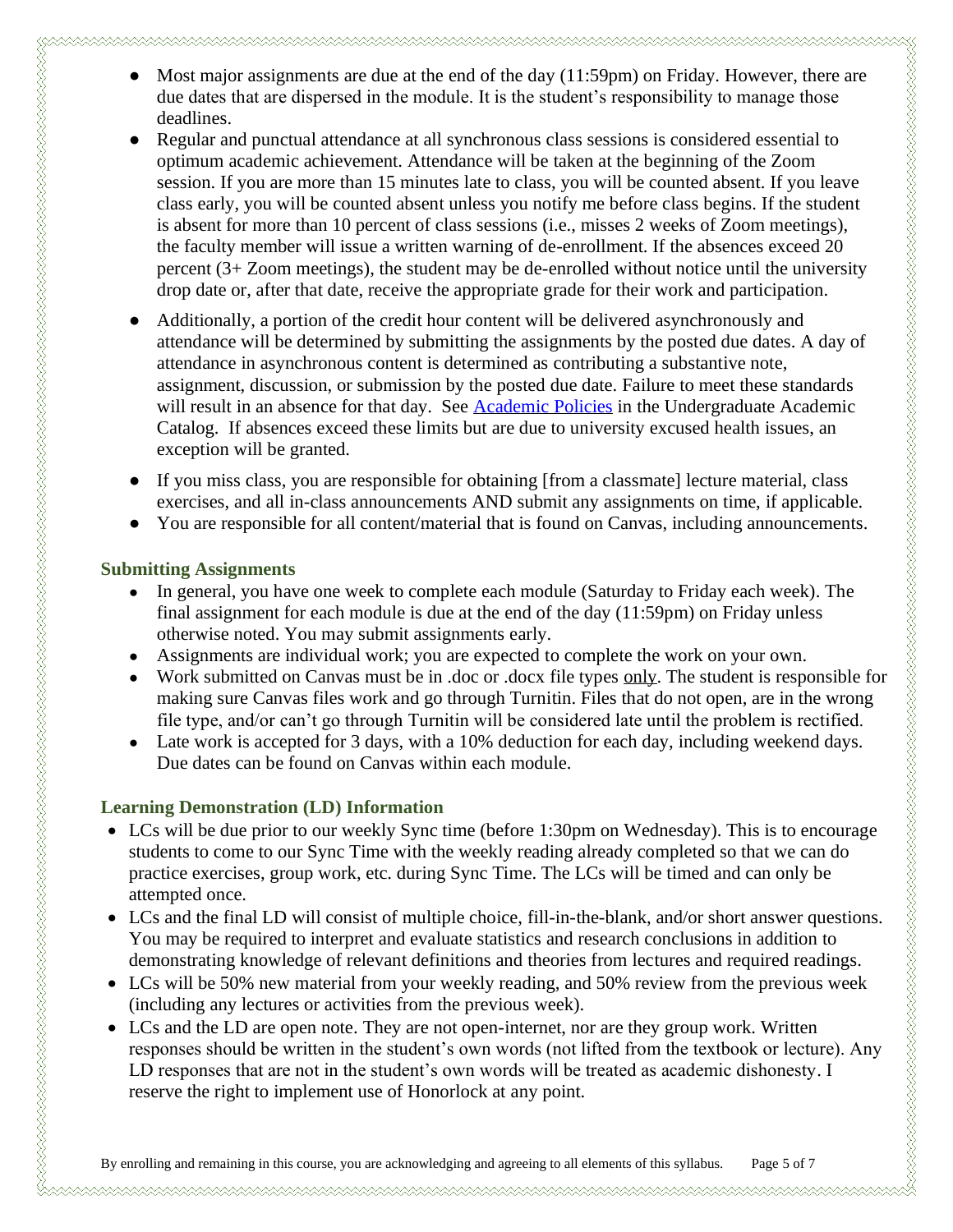- 
- The final learning demonstration cannot be dropped or missed for any reason. Successful completion of this course requires the on-time completion of the Final Learning Demonstration and Research Celebration.

### **Additional Info, University Resources and Policies**

About Contacting Me. I welcome your questions (about class or otherwise) and would enjoy hearing from you throughout the semester. Do not hesitate to email me or take advantage of office hours. We can schedule meetings outside of office hours if needed. I will give prompt email replies during the day Monday - Friday. It is not guaranteed that I will read emails in the evenings and weekends, so please do not leave important questions for the last minute!

Copyright Policy. Point Loma Nazarene University, as a non-profit educational institution, is entitled by law to use materials protected by the US Copyright Act for classroom education. Any use of those materials outside the class may violate the law.

#### State Authorization

State authorization is a formal determination by a state that Point Loma Nazarene University is approved to conduct activities regulated by that state. In certain states outside California, Point Loma Nazarene University is not authorized to enroll online (distance education) students. If a student moves to another state after admission to the program and/or enrollment in an online course, continuation within the program and/or course will depend on whether Point Loma Nazarene University is authorized to offer distance education courses in that state. It is the student's responsibility to notify the institution of any change in his or her physical location. Refer to the map on [State Authorization](https://www.pointloma.edu/offices/office-institutional-effectiveness-research/disclosures) to view which states allow online (distance education) outside of California.

Academic Integrity. Students should demonstrate academic honesty by doing original work and by giving appropriate credit to the ideas of others. Academic dishonesty is the act of presenting information, ideas, and/or concepts as one's own when in reality they are the results of another person's creativity and effort. Academic dishonesty also includes such acts as cheating, fabrication of information, misrepresentations, having unauthorized possession of exams or acquiring/providing information about exams to offer/get an advantage. Academic dishonesty may lead to a zero for that assignment or examination, a zero for your professionalism grade, and/or an F for the course. Faculty should follow and students may appeal using the procedure in the university Catalog. See Academic [Policies](http://catalog.pointloma.edu/content.php?catoid=18&navoid=1278) for definitions of kinds of academic dishonesty and for further information.

Accommodations. While all students are expected to meet the minimum standards for completion of this course as established by the instructor, students with disabilities may require academic adjustments, modifications or auxiliary aids/services. At Point Loma Nazarene University (PLNU), these students are requested to register with the Disability Resource Center (DRC), located in the Bond Academic Center [\(DRC@pointloma.edu](mailto:DRC@pointloma.edu) or 619-849-2486). The DRC's policies and procedures for assisting such students in the development of an appropriate academic adjustment plan (AP) allows PLNU to comply with Section 504 of the Rehabilitation Act and the Americans with Disabilities Act. Section 504 prohibits discrimination against students with special needs and guarantees all qualified students equal access to and benefits of PLNU programs and activities. After the student files the required documentation, the DRC, in conjunction with the student, will develop an AP to meet that student's specific learning needs. The DRC will thereafter email the student's AP